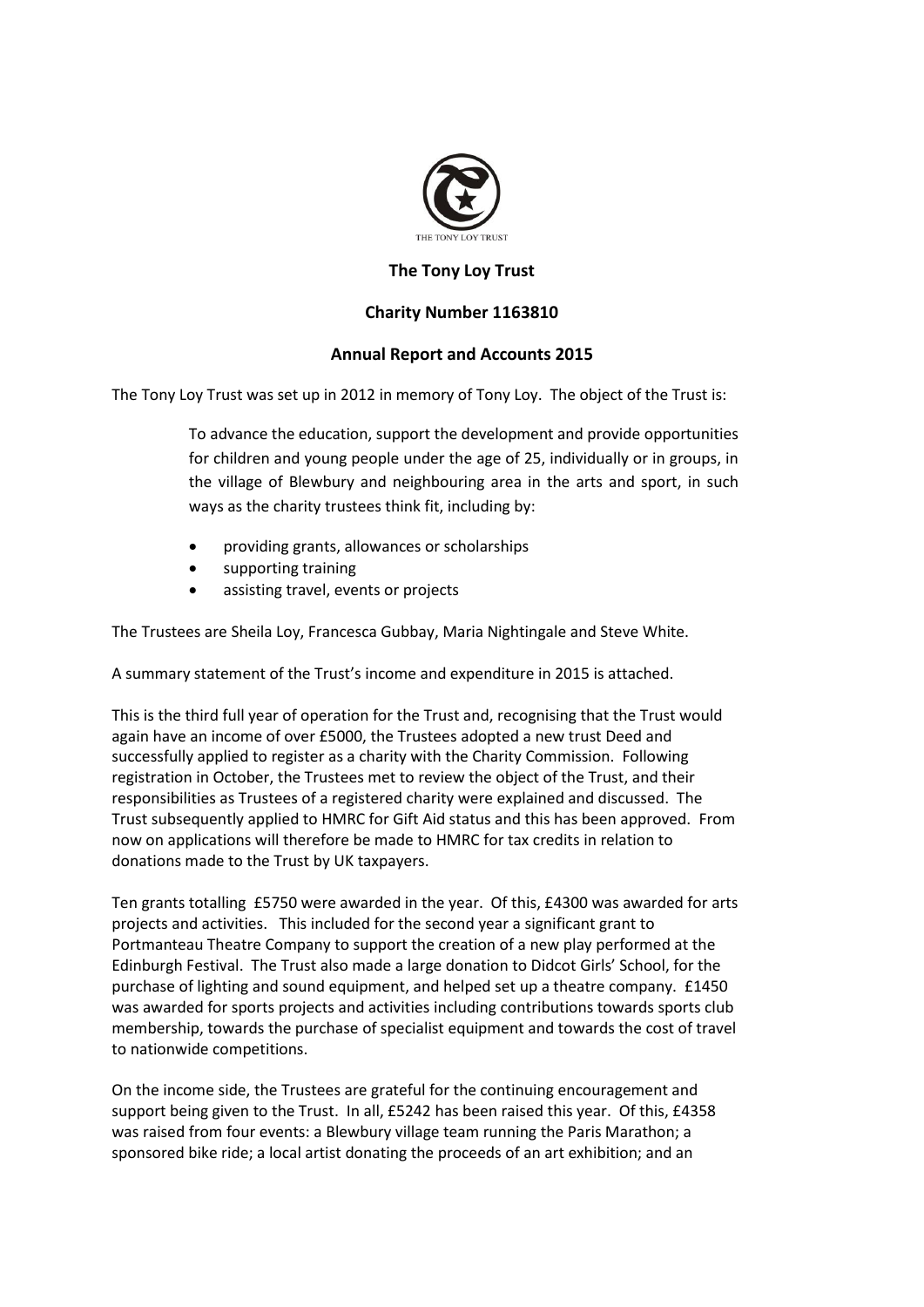evening of discussion and book sales with a local author. A further £884 was donated by individuals and organisations including the Blewbury Mummers and an anonymous donor.

The Trustees produced a promotional leaflet during the year to advertise the Trust to potential donors and beneficiaries.

The Trust has ended the year with cash of £14975, which puts the Trust in a strong position to continue supporting young people in the sports and the arts.

**Sheila Loy, Trustee, 16 February 2016**